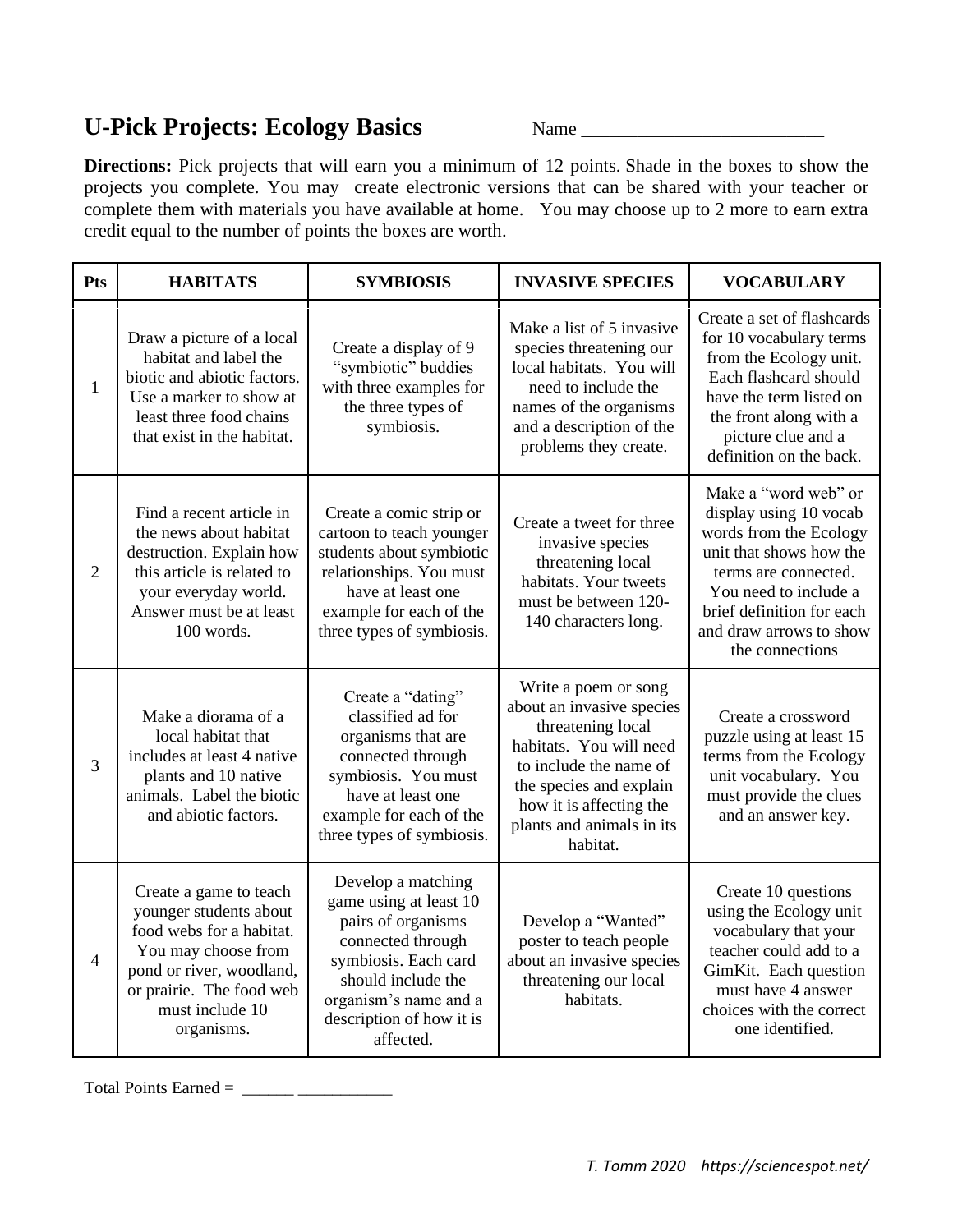## **Ecology Unit Vocabulary – Also available a[t Quizlet](https://quizlet.com/439348018/ecology-unit-3-vocab-flash-cards/)**

- 10% The amount of energy that passes to the next trophic level in an energy pyramid
- Abiotic Nonliving factors in a habitat; i.e. soil, water, air
- Adaptations A behavior or physical characteristic that allows an organism to live successfully in its environment.
- Aquatic Refers to an ecosystem consisting mostly of water (ocean or freshwater)
- Arrows Shows the direction energy flows in a food chain or web
- Atmosphere The envelope of gases surrounding the earth
- Autotroph An organism, such as plants, that makes its own food; also called producers
- Bacteria Single-celled organisms that do not have a nucleus; often classified as decomposers in a food chain or web
- Biodiversity The variety of living things in an area
- Biomagnification The increase in chemical concentration of toxins in animal tissues as the chemical moves up the food chain
- Biosphere System on earth that includes all the living things
- Biotic Living factors in a habitat
- Birth Rate The number of births during a specific set of time
- Carnivore A consumer that eats other animals
- Carrying Capacity Largest number of individuals of a population that a environment can support
- Commensalism A relationship between two organisms of different species where one benefits and the other is neither harmed nor benefited
- Community All the living things in an ecosystem
- Competition The struggle between organisms to survive in a habitat with limited resources, such as walleye and sturgeon competing for food
- Consumer Organism that cannot make its own food; also called heterotrophs
- Death Rate The number of deaths during a specific set of time
- Decomposer An organism that breaks down wastes and dead organisms
- Ecological Type of biodiversity that is based on the variety of forests, deserts, grasslands, streams, lakes, oceans, coral reefs wetlands & other biological communities
- Ecology Scientific study of interactions among organisms and between organisms and their environment
- Ecosystem Consists of all the living and nonliving things in an area
- Emigration Occurs when organisms move out of a population
- Energy Animals obtain this from the foods they eat
- Food chain A series of steps in which organisms transfer energy by eating and being eaten
- Food Web A collection of all the food chains in an area; shows are organisms are connected through feeding relationships
- Fungi A one-celled or many-celled organism such as a mushroom, yeast, or mold; often classified as decomposers in a food chain or web
- Genetic Type of biodiversity that is based on the variety of inherited traits present in a population
- Geosphere The mostly solid, rocky part of the Earth; extends from the center of the core to the surface of the crust.
- Habitat Place where an organism lives; provides food, water, shelter, and space
- Herbivore A consumer that eats plants
- Heterotroph Organism that obtains energy from the foods it consumes; also called a consumer
- Hydrosphere All the water on earth